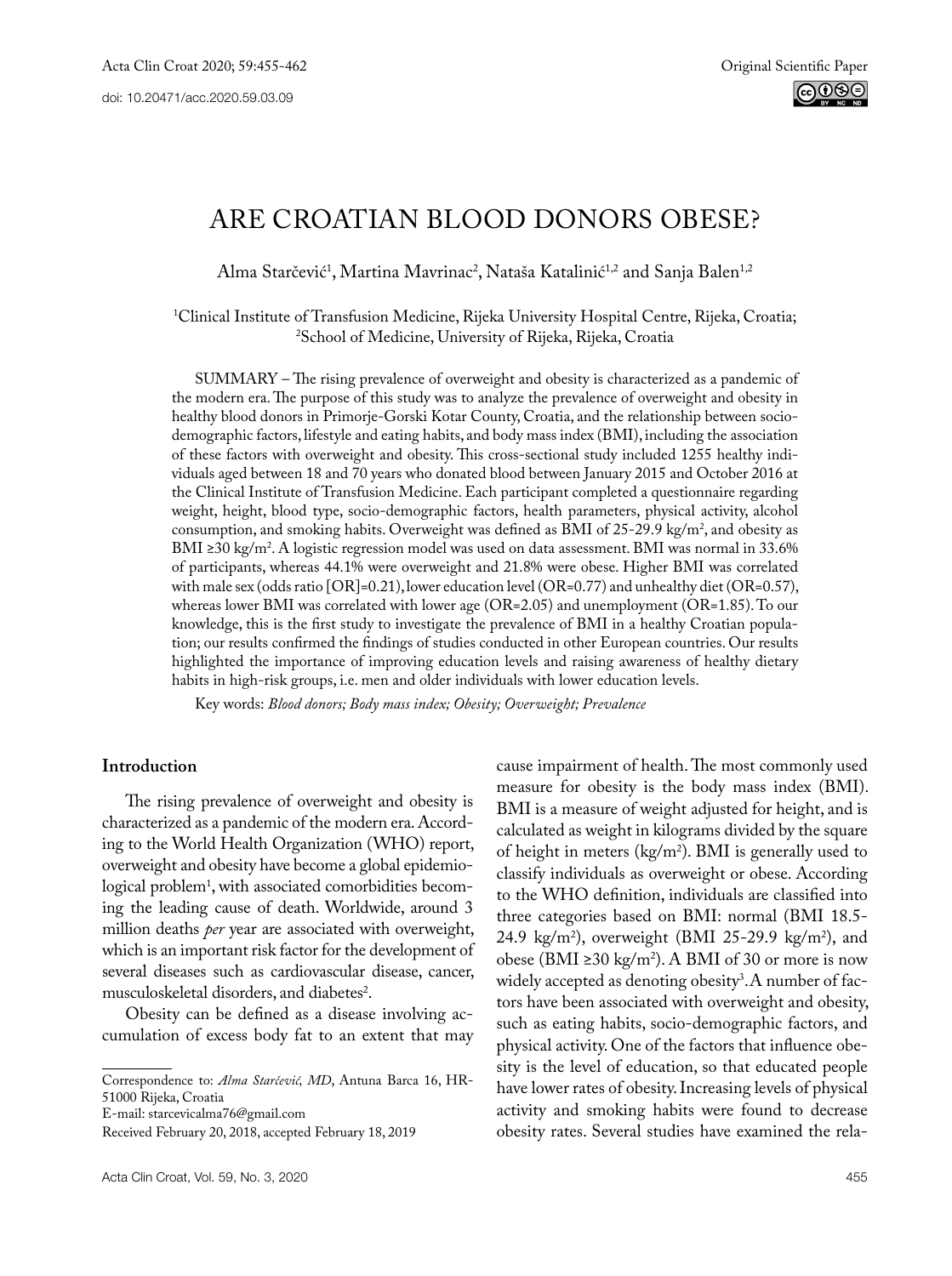tionship between demographic factors and obesity<sup>4,5</sup>. Eating habits reflect the individual's ecologic, social, and lifestyle conditions<sup>6</sup>.

In the past, these conditions were relatively stable. However, eating habits are currently changing very quickly; food production has become simpler, and the media, marketing and social trends strongly influence contemporary eating habits. Eating habits vary in different parts of Croatia, but bear common features of modern food consumption trends such as increased consumption of unhealthy fast food<sup>6</sup>. In addition, Croatian society is faced with challenges such as management of the worsening socio-economic situation, production of sufficient quantities of food, effective prevention of diseases causally related to food and nutrition, and reduction of health care costs. Several commonly occurring diseases, including obesity, are closely related to lifestyle habits such as physical activity, smoking, alcohol intake, sedentary occupation, and diet. A recent epidemiological study indicated close association between sedentary behaviors measured as the amount of time spent sitting down, and impaired health<sup>7,8</sup>. Several epidemiological studies have shown that the quality of a person's diet is affected not only by their age, sex, occupation and education, but also by their socio-economic status<sup>5,9,10</sup>.

Thus, because of the rapidly rising incidence of overweight and obesity, it is important to monitor the national trend of BMI, estimate its impact on the health of the population, identify factors that influence BMI, and formulate a strategy to reduce the increasing incidence of obesity and overweight $1,5,11$ . Therefore, the first objective of this study was to assess the prevalence of overweight and obesity in healthy blood donors from Primorje-Gorski Kotar County in Croatia. The relationship between socio-demographic factors, lifestyle, and eating habits, and BMI was also assessed, including the association of these factors with overweight and obesity.

# **Subjects and Methods**

# *Ethics statement*

This study was approved by the Ethics Committee of the Rijeka University Hospital Centre, University of Rijeka. All subjects voluntarily participated in the study and provided oral and written informed consent without incentives. Data were collected anonymously.

## *Participants*

This cross-sectional study included healthy individuals having donated blood between January 2015 and October 2016 at the Clinical Institute of Transfusion Medicine. The age range of the participants was defined by Croatian legislation, which allows only healthy individuals aged between 18 and 70 years to donate blood. Participants were categorized in four categories based on age: 18-30 years, 31-45 years, 46- 60 years, and 61-70 years. Furthermore, the required criteria for blood donation were Croatian nationality and hemoglobin level ≥135 g/L for men and ≥125 g/L for women. After fulfilling the criteria for blood donation, the blood donors were offered a questionnaire by a health professional. Instructions for filling out the questionnaire were provided after having consented to participate in the study. Completing the questionnaire took about 5 minutes. Out of 1335 blood donors, 1255 consented to participate in this study, yielding a 94% response rate.

The questionnaire was anonymous and consisted of 40 questions; 35 questions were multiple choices (respondent had to choose one answer from the list of answer choices) and five were open-ended questions (year of birth and age, weight, height, education level, and occupation). Demographic data collected included the place of residence, age, sex, level of education, and marital status. Information was also collected on the participant blood type, physical activity, smoking, alcohol use, and eating habits. The occupation of blood donors was categorized as currently employed or unemployed. Self-reported weight (kg) and height (cm) data were also collected. Upon completion of testing, we calculated BMI using the formula: BMI = weight  $(kg)/$ height  $(cm<sup>2</sup>)<sup>12</sup>$ . In the questionnaire, the participants provided information on their education level, which was categorized as follows: elementary school, high school, undergraduate, or university graduate. Marital status categories were married, unmarried, and other, which included divorced or widowed participants. According to smoking status, we categorized participants as current smokers or non-smokers, which included never-smokers and participants having quit smoking for at least 6 months. Regarding physical activity, participants indicated whether they exercised, and if the answer was yes, then they had to provide their weekly activity frequency: no activity, activity 1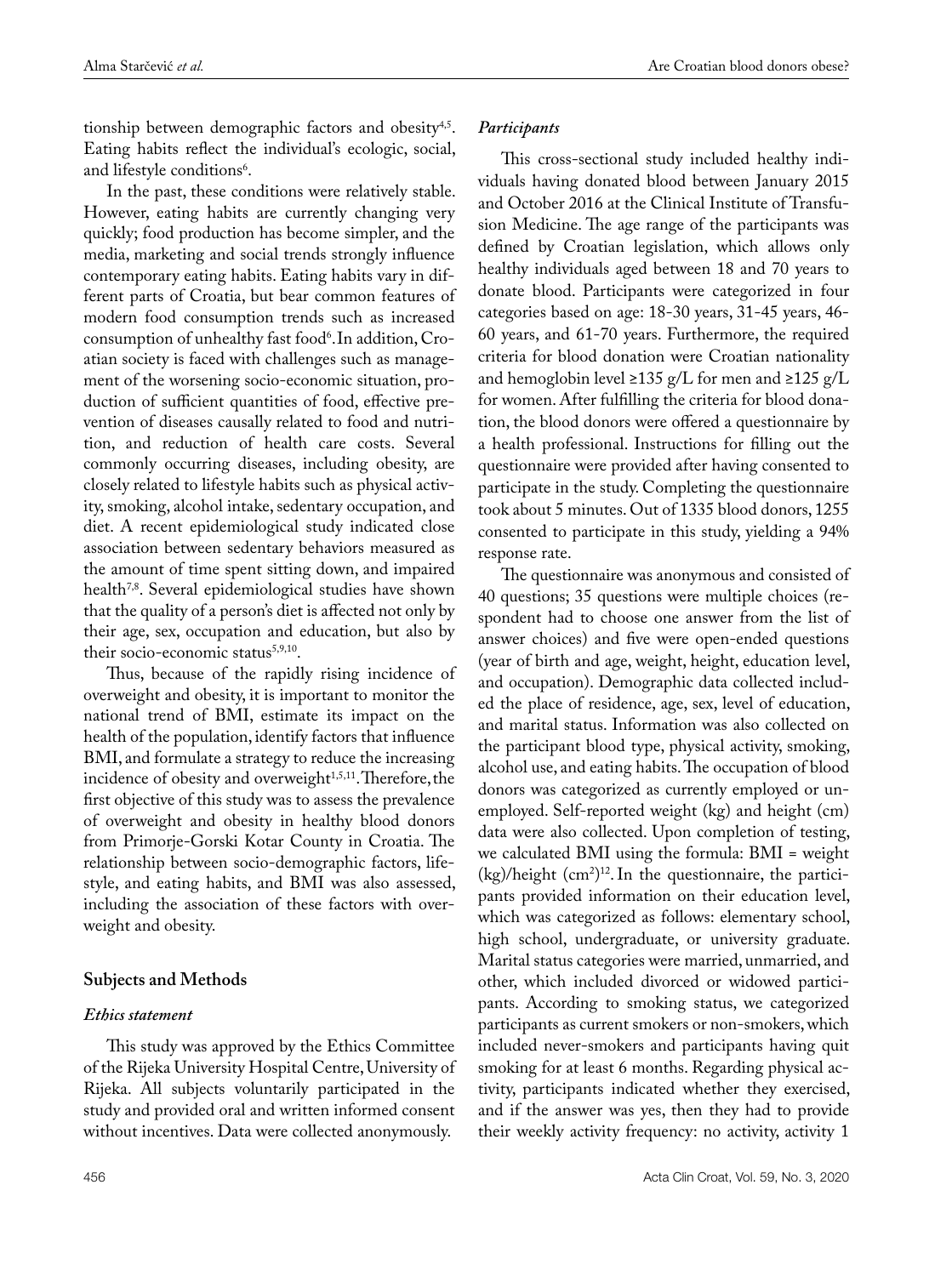| Characteristic        | Women |               | Men |      | <b>Statistics</b> | All  |      |
|-----------------------|-------|---------------|-----|------|-------------------|------|------|
|                       | n     | $\frac{0}{0}$ | n   | $\%$ | p                 | N    | $\%$ |
| Body mass index:      |       |               |     |      |                   |      |      |
| Normal                | 151   | 60.2          | 271 | 27.2 | $<0.001*$         | 422  | 33.6 |
| Overweight            | 62    | 24.7          | 492 | 49.3 | $<0.001*$         | 554  | 44.1 |
| Obese                 | 38    | 15.1          | 235 | 23.5 | 0.345             | 273  | 21.8 |
| Age category (years): |       |               |     |      |                   |      |      |
| $18 - 30$             | 78    | 31.1          | 291 | 29.2 | 0.852             | 369  | 29.5 |
| $31 - 45$             | 107   | 42.6          | 419 | 42   | 0.998             | 526  | 42.1 |
| $46 - 60$             | 55    | 21.9          | 218 | 21.8 | 0.868             | 273  | 22.0 |
| $61 - 70$             | 11    | 4.4           | 70  | 7.0  | 0.742             | 81   | 6.5  |
| All                   | 251   | 20.1          | 998 | 79.9 |                   | 1249 | 100  |

*Table 1. Socio-demographic characteristic of blood donors according to gender*

\*Significant difference between groups according to gender

time *per* week, activity 2 times *per* week, or activity 3 or more times *per* week.

The questionnaire contained 13 questions on nutritional habits for the following food items: whitefish, white meat, red meat, bread/pasta, oily fish, vegetables, and fruits; e.g., How often do you eat oily fish? The participants were required to indicate the frequency of food consumption:  $0 =$  never,  $1 =$  once a week,  $2-6 =$ several times a week, or  $3$  = every day. The final question asked the participants to self-evaluate their nutritional habits as healthy or unhealthy.

# *Statistical analysis*

Statistical analysis was performed using the Med-Calc® version 12.13. (©1993-2017 MedCalc Software, Ostend, Belgium, www.medcalc.be) software. Data were expressed in categories with absolute and relative frequencies. Differences among BMI groups were tested using the χ<sup>2</sup> -test, and *post hoc* comparisons of proportions were used to determine statistical significance. Correlations of BMI categories with all included factors were calculated with the Spearman rank correlation coefficient to obtain logistic regression conditions. Logistic regression was calculated to identify factors that determine BMI. BMI was further categorized into an underweight-normal category (0) and overweight-obese category (1). Logistic regression data were expressed as odds ratios (ORs) with their 95% confidence intervals (CI). Data were considered statistically significant at p<0.05.

## **Results**

Of the 1255 participants, there were 256 (20%) women and 999 (80%) men. The measured BMI was normal in 33.6% of the participants. Most of the participants were overweight (44.1%) and 21.8% were obese. Because only six participants were underweight (0.5%), their data were excluded from group analyses. The female group had a higher proportion of participants with normal BMI ( $p$ <0.001) and lower proportion of overweight participants (p<0.001) as compared with the male group. There were no significant sex differences in the proportion of obese participants (p=0.345). There were no significant sex differences in the participant distribution in different age categories either (Table 1).

The majority of participants with normal BMI were aged 18-30 years, and the number of participants in this age group was significantly higher than those in the other three age groups ( $p=0.002$ ,  $p<0.001$ , and p<0.001 *vs*. 31-45, 46-60, and 61-70 age groups, respectively). Most of the overweight and obese participants were aged between 31 and 45 years, and the number of participants in this age group was significantly higher than those in the other three age groups (p<0.001 all). The level of education was significantly different among BMI categories. Participants with normal BMI had a higher level of education (university graduate) than overweight and obese participants did (p=0.014). Among participants with secondary school education, the number of obese participants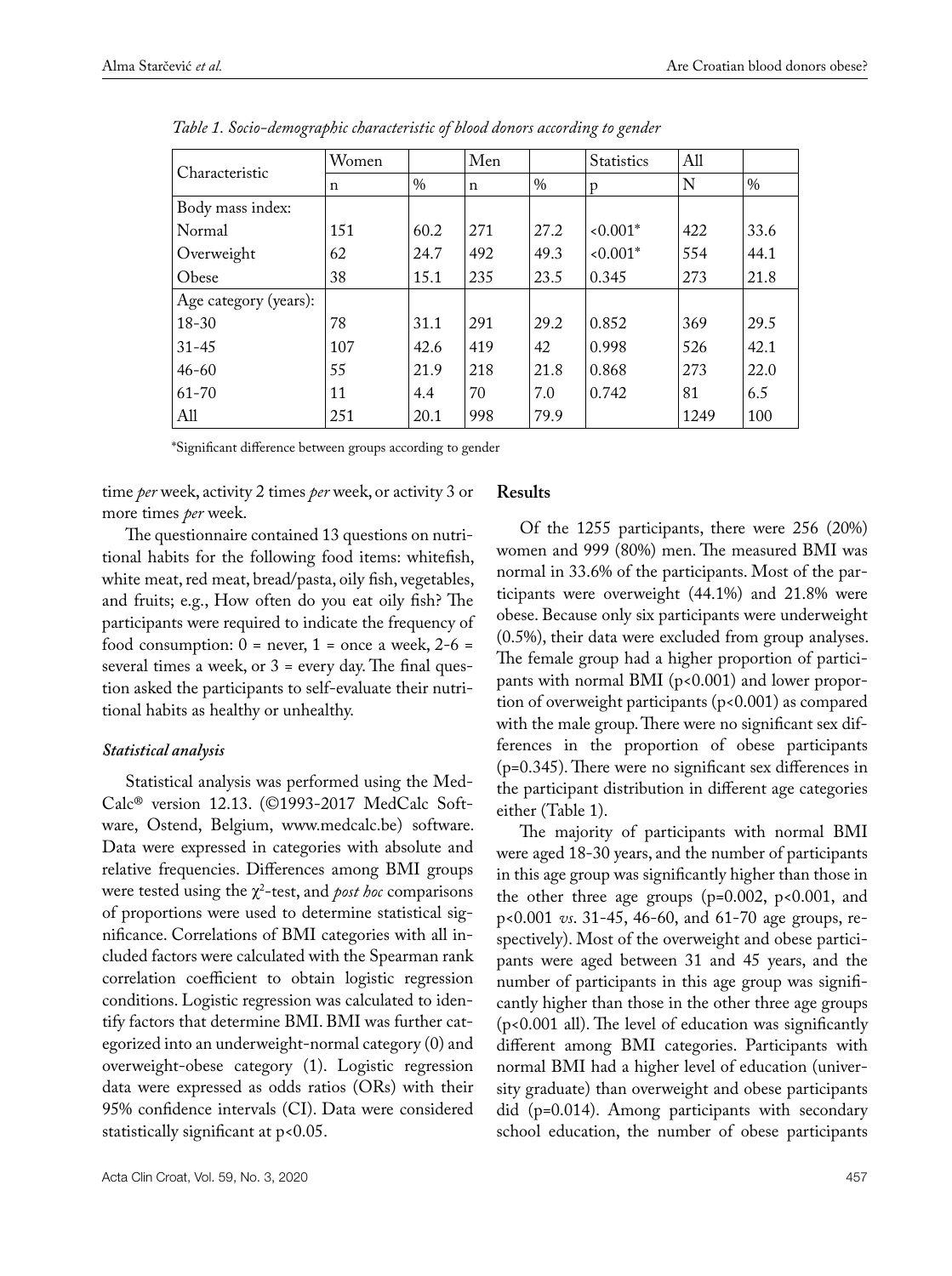| Characteristic                   | Normal                | Overweight | Obese      |              | All                     |      |
|----------------------------------|-----------------------|------------|------------|--------------|-------------------------|------|
|                                  | n (%)                 | n(%)       | n (%)      | Statistics   |                         |      |
| $N = 1249$                       | 422 (33.6)            | 554(44.1)  | 273 (21.8) | $\mathbf{p}$ | $\overline{\mathbf{N}}$ | $\%$ |
| Age category (years):            |                       |            |            |              |                         |      |
| 18-30                            | 196 (46.5)            | 140(25.3)  | 33(12.1)   | $< 0.001*$   | 369                     | 29.5 |
| $31 - 45$                        | 163 (38.6)            | 238 (43.0) | 125(45.8)  |              | 526                     | 42.1 |
| $46 - 60$                        | 53(12.6)              | 134(24.2)  | 86 (31.5)  |              | 273                     | 22.0 |
| $61 - 70$                        | 10(2.4)               | 42(7.6)    | 29 (10.6)  |              | 81                      | 6.5  |
| Gender:                          |                       |            |            |              |                         |      |
| Men                              | 271 (64.2)            | 492 (88.8) | 235 (86.1) | $0.001*$     | 998                     | 79.9 |
| Women                            | 151 (35.8)            | 62(11.2)   | 38 (13.9)  |              | 251                     | 20.1 |
| Blood type:                      |                       |            |            |              |                         |      |
| $\boldsymbol{0}$                 | 164 (38.9)            | 195(35.2)  | 113 (41.4) | 0.631        | 472                     | 37.8 |
| $\boldsymbol{A}$                 | 167(39.6)             | 243 (43.9) | 109 (39.9) |              | 519                     | 41.5 |
| $\, {\bf B}$                     | 68(16.1)              | 84 (15.2)  | 36(13.2)   |              | 188                     | 15.0 |
| AB                               | 23(5.5)               | 32(5.8)    | 15(5.5)    |              | 70                      | 5.6  |
| Level of education:              |                       |            |            |              |                         |      |
| Elementary school                | 13(3.1)               | 17(3.1)    | 13(4.8)    | $0.001*$     | 43                      | 3.4  |
| Secondary school                 | 227 (53.8)            | 371 (67.0) | 197 (72.2) |              | 795                     | 63.7 |
|                                  |                       |            |            |              | 114                     | 9.1  |
| Undergraduate                    | 52(12.3)<br>130(30.1) | 50(9.0)    | 12(4.4)    |              | 297                     | 23.8 |
| Graduate University              |                       | 116(21.0)  | 51(18.7)   |              |                         |      |
| Employment status:               |                       |            |            |              |                         |      |
| Unemployed                       | 137(32.5)             | 108(19.5)  | 54 (19.8)  | $0.001*$     | 299                     | 23.9 |
| Employed                         | 285 (67.5)            | 446 (80.5) | 219 (80.2) |              | 950                     | 76.1 |
| Marital status:                  |                       |            |            |              |                         |      |
| Single                           | 218 (51.7)            | 194(35.0)  | 59 (21.6)  | $0.001*$     | 471                     | 37.7 |
| Married                          | 173 (41.0)            | 320 (57.8) | 193 (70.7) |              | 686                     | 54.9 |
| Other                            | 31(7.4)               | 40 (7.22)  | 21(7.7)    |              | 92                      | 7.4  |
| Place of residence:              |                       |            |            |              |                         |      |
| Urban >100,000                   | 266 (63.0)            | 342 (61.7) | 153 (56.0) | 0.159        | 761                     | 61.0 |
| Rural <100,000                   | 156 (37.0)            | 212 (38.3) | 120 (44.0) |              | 488                     | 39.0 |
| Self-reported illness:           |                       |            |            |              |                         |      |
| Yes                              | 387 (91.7)            | 500 (90.2) | 238 (87.2) | 0.503        | 1125                    | 90.1 |
| $\rm No$                         | 35(8.3)               | 54 (9.8)   | 35(12.8)   |              | 124                     | 9.9  |
| Smoking:                         |                       |            |            |              |                         |      |
| Yes                              | 146 (34.6)            | 143 (25.8) | 75(27.5)   | $0.009*$     | 364                     | 29.1 |
| No                               | 276 (65.4)            | 411(74.2)  | 198 (72.5) |              | 885                     | 70.9 |
| Alcohol drinking:                |                       |            |            |              |                         |      |
| Yes                              | 257(60.9)             | 329 (59.4) | 159 (58.2) | 0.773        | 745                     | 59.6 |
| No                               | 165(39.1)             | 225 (40.6) | 114(41.8)  |              | 503                     | 40.4 |
| Self-reported physical activity: |                       |            |            |              |                         |      |
| No                               | 137(32.5)             | 174(31.4)  | 119 (43.6) | $0.001*$     | 430                     | 34.4 |
| Yes, 1 time/week                 | 72(17.1)              | 129(23.3)  | 54 (19.8)  |              | 255                     | 20.4 |
| Yes, 2 times/week                | 95(22.5)              | 133 (24.0) | 39 (14.3)  |              | 267                     | 21.4 |
| Yes, 3 or more times/week        | 118 (28.0)            | 118(21.3)  | 61(22.3)   |              | 297                     | 23.8 |
| Self-reported healthy eating:    |                       |            |            |              |                         |      |
| No                               | 100(23.7)             | 171 (30.9) | 110(40.3)  | $0.001*$     | 381                     | 30.5 |
| Yes                              | 322 (76.3)            | 383 (69.1) | 163 (59.7) |              | 868                     | 69.5 |
|                                  |                       |            |            |              |                         |      |

| Table 2. Socio-demographic and baseline characteristic of blood donors according to body mass index category |  |  |  |
|--------------------------------------------------------------------------------------------------------------|--|--|--|
|--------------------------------------------------------------------------------------------------------------|--|--|--|

\*Significant difference between groups according to body mass index category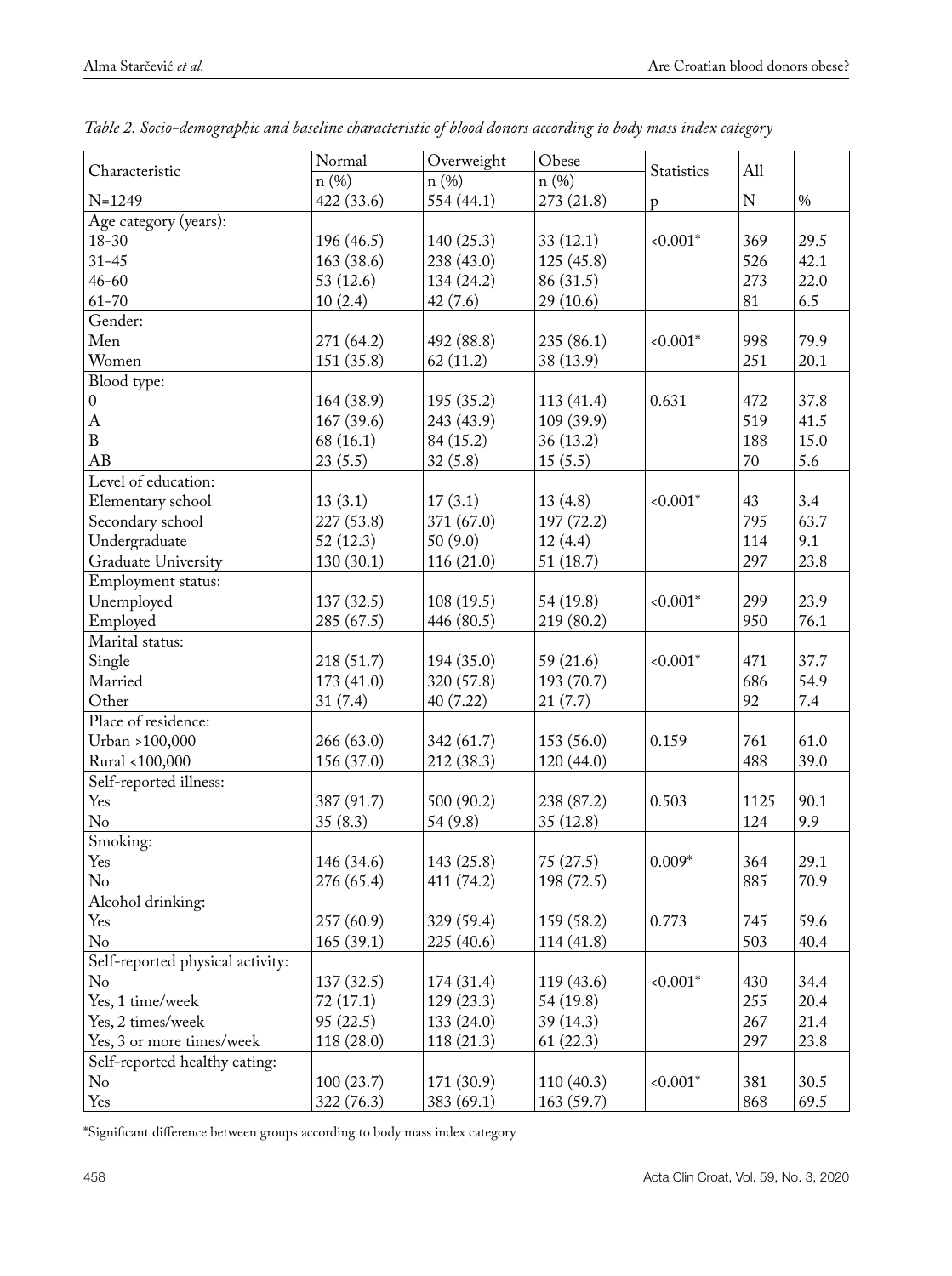|                              | Body mass index |
|------------------------------|-----------------|
| Blood type                   | $-0.01$         |
| Age                          | $0.29*$         |
| Gender                       | $-0.23*$        |
| Education                    | $-0.14*$        |
| Employment                   | $0.12*$         |
| Sedentary occupation         | $0.09*$         |
| Marital status               | 0.17            |
| Place of residence           | 0.06            |
| <b>Illness</b>               | 0.04            |
| Smoking/drinking             | $-0.05$         |
| Physical activity            | 0.16            |
| Self-reported healthy eating | $-0.13*$        |

*Table 3. Spearman rank correlation between factors and body mass index* 

\*Factors significant at p<0.050

was significantly higher than the number of those with normal BMI (p<0.001). There was no difference in BMI between participants with undergraduate and primary school education (p>0.050). Among unemployed participants, the number of participants with normal BMI was significantly higher than that of overweight and obese participants (p<0.050). In contrast, among employed participants, the number of overweight and obese participants was significantly higher than that of participants with normal BMI (p<0.001). Among single participants, the number of participants with normal BMI was significantly higher than that of overweight or obese participants (p>0.001), whereas among married participants, the number of obese participants was significantly higher than that of overweight participants or those with normal BMI (p<0.001 both). Among non-smokers, the number of overweight participants was significantly higher than that of participants with normal BMI ( $p<0.004$ ), whereas among smokers, the number of participants with normal BMI was significantly higher than that of overweight participants (p=0.004). Among participants reporting no physical activity, the number of obese participants (43.6%) was significantly higher than that of participants with normal BMI (p=0.004). In addition, among participants who were physically active twice a week, the proportion of participants with normal BMI was greater than that of obese participants (p=0.010). Participants with normal BMI evalu-

*Table 4. Logistic regression model for normal body mass index in blood donors*

| Factor (referee)           | OR   | 95% CI        | D          |
|----------------------------|------|---------------|------------|
| Age (18-30 years)          | 2.5  | $1.74 - 2.42$ | $0.001*$   |
| Gender (men)               | 0.21 | $0.16 - 0.30$ | $0.001*$   |
| Education (low)            | 0.77 | $0.67 - 0.89$ | $0.001*$   |
| Employment<br>(unemployed) | 1.85 | $1.37 - 2.50$ | $< 0.001*$ |
| Healthy eating (no)        | 0.56 | $0.42 - 0.76$ | $0.001*$   |

OR = odds ratio; 95% CI = 95% confidence interval; \*factors significant at p<0.050

ated their nutritional habits as healthy more often than overweight and obese participants did (p<0.010 all). Overweight participants also evaluated their nutritional habits as healthy more often than obese participants did (p=0.009). No significant differences in BMI were found according to different blood types (p=0.631), place of residence (p=0.159), illness  $(p=0.503)$ , or alcohol consumption  $(p=0.773)$  (Table 2). In addition, no significant difference in nutritional habit frequencies was found between participants with different BMI (p>0.05 all).

Spearman rank correlations of other factors to BMI were significant, but low  $(r<0.20)$  to moderate  $(r=0.20-0.40)$  (Table 3). The results of logistic regression analysis revealed that younger and unemployed participants had a higher frequency of normal (OR 2.05) or underweight BMI (OR 1.85), whereas male sex (OR=0.21), lower education level (OR=0.77), and self-reported lack of healthy eating (OR=0.57) were correlated with overweight and obese BMI (Table 4).

#### **Discussion**

To our knowledge, this is the first study to analyze data on the socio-demographic status, baseline characteristics, and eating habits of blood donors in Primorje-Gorski Kotar County, Croatia, and the association of these factors with BMI. The overall prevalence rate of underweight was 0.5%, normal BMI 33.6%, overweight 44.1%, and obesity 21.8%. In a study of overweight and obesity in the 16 European countries including Croatia, Gallus *et al*. report on the 21.5% prevalence of obesity in Croatia, which was similar to the results of the present study<sup>11</sup>. The study conducted by Murphy *et al*. in healthy blood donors showed that the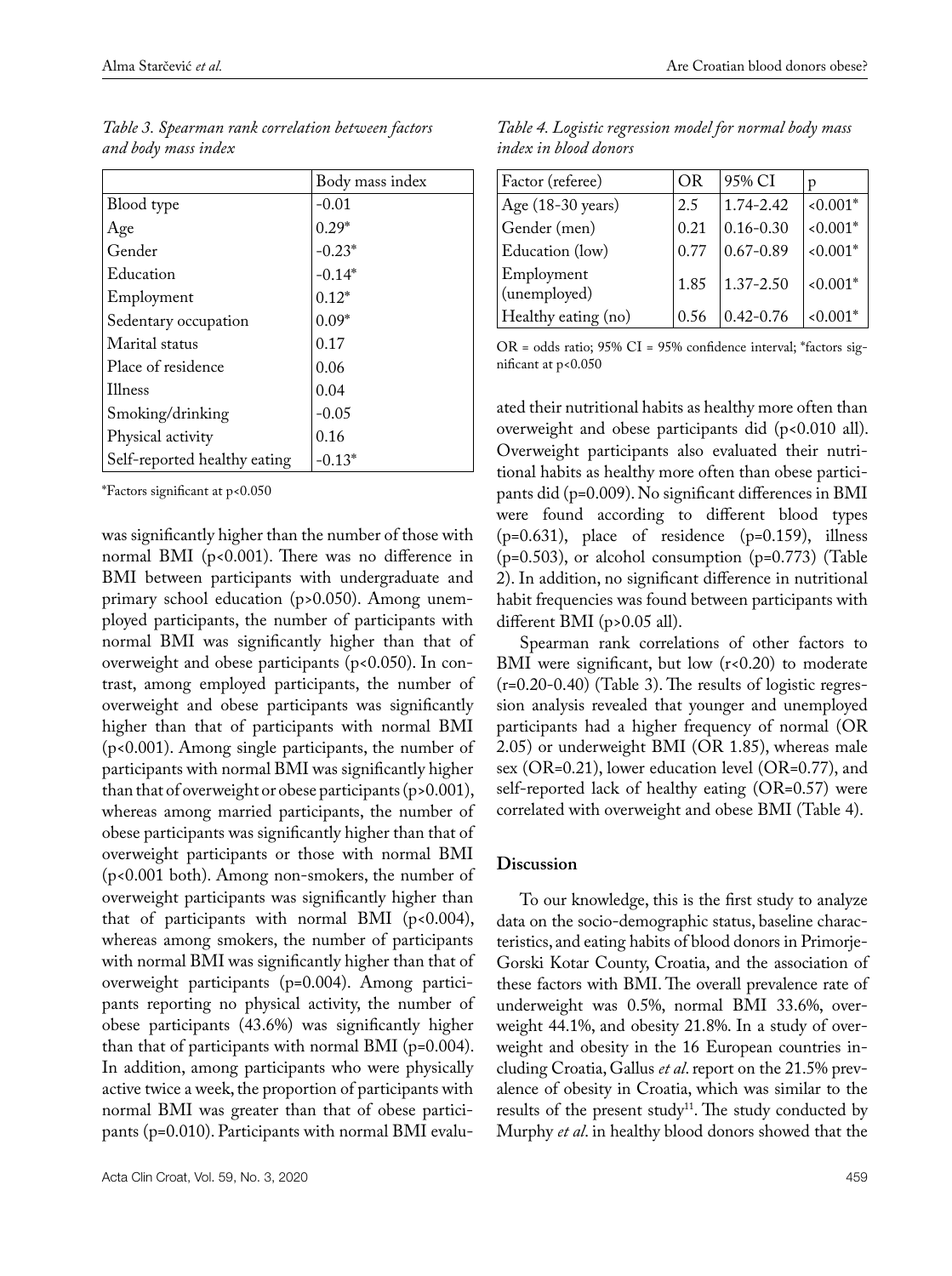prevalence rates of overweight were 41% and 31%, and of obesity 29% and 26% in men and women, respectively, which was similar to our findings<sup>13</sup>. In addition, men had a higher average BMI than women did, and the distribution of BMI in both sexes was age-dependent, as confirmed in our study.In the present study, we found lower prevalence rates of overweight and obesity compared to those reported in a large study by Ng *et al*. 1 . That study, which was conducted on the global, regional and national levels from 1980 to 2013, found a higher incidence of overweight and obesity in comparison to our study. The discrepancies in these findings may be attributed to the fact that Croatia is currently going through economic and social changes, with consequential changes in eating habits. Moreover, the influence of the Mediterranean diet could be a reason for the lower prevalence of overweight and obesity found in the present study. Our study participants were residents of Primorje-Gorski Kotar County, which is in the Mediterranean region of Croatia, and no other Croatian counties were included.

Between-group analyses showed differences in age, sex, level of education, employment status, marital status, smoking, physical activity, and healthy eating among different BMI categories.

Younger participants (18-30 years) had a significantly lower BMI than older participants did. These results are consistent with those reported by Gallus *et al*. and Aminde *et al*. 11,14. Gallus *et al*. also found the prevalence of obesity to increase significantly with age and decrease with education level<sup>11</sup>, which is consistent with our results. In the present study, the level of education was inversely proportional to BMI. According to Kenkel, education allows people to choose a healthy lifestyle by improving their knowledge of health behavior<sup>15</sup>.

The present study revealed that married participants had a significantly higher prevalence of obesity than single participants did. Consistent with this finding, some previous studies found that older age, being married, low levels of education, and physical inactivity were potential determinants of overweight and obesity13-17.

The proportion of female blood donors in our study was slightly higher than that recorded in the 2011 WHO Report, which indicated that 17.2% of blood donors in Croatia were women. (World Health Organization: Gender distribution of blood donors, by country)18-21. In addition, our findings regarding the prevalence of blood groups were consistent with the findings of previous studies in the Croatian population, as follows: A (41.5% *vs*. 41%), 0 (37.8% *vs*. 39%), B (15.0% *vs*. 15%), and AB (5.6% *vs*. 5%)22,23.

Data on the effects of smoking on body weight consistently indicate that smokers have a lower body weight than non-smokers  $do^{24}$ . In our study, the prevalence of obesity among non-smokers was significantly higher than among smokers. In addition, among nonsmokers, the number of overweight participants was significantly higher than that of participants with normal BMI; among smokers, the number of participants with normal BMI was significantly higher than that of overweight participants. However, smoking cannot be used for controlling body weight because of its myriad negative effects on health<sup>24,25.</sup>

The results of the present study revealed that obese participants were not physically active as overweight participants and those with normal BMI were<sup>26</sup>. Furthermore, the frequency of self-reported unhealthy eating in obese subjects was significantly greater than that among participants with normal BMI or those who were overweight. Conversely, participants with normal BMI reported healthier nutritional habits than overweight and obese participants did<sup>26,27</sup>. Romo-Perez *et al*. found that regular walking in adults was associated with better positive self-rated health and better BMI profile<sup>28</sup>. Thus, it is essential to improve the health and lifestyle habits of the general population, increase physical activity levels, and make education available across all age boundaries. BMI is largely dependent on the presence or absence of physical activity, but the frequency of physical activity is also an important factor affecting BMI27-31.

Logistic regression analysis revealed that factors associated with the prevalence of different BMIs were age, sex, education level, employment status, and healthy eating. Higher BMI was associated with older age, male sex, lower education level, unemployment, and lack of healthy eating. However, because younger participants are more likely to be unemployed, employment status could be a covariate for BMI. Future studies should investigate this correlation further.

This study had some limitations. Several measures used in this study were self-reported, such as body weight, height, waist circumference, nutritional habits, illness, physical activity, and healthy eating; thus, these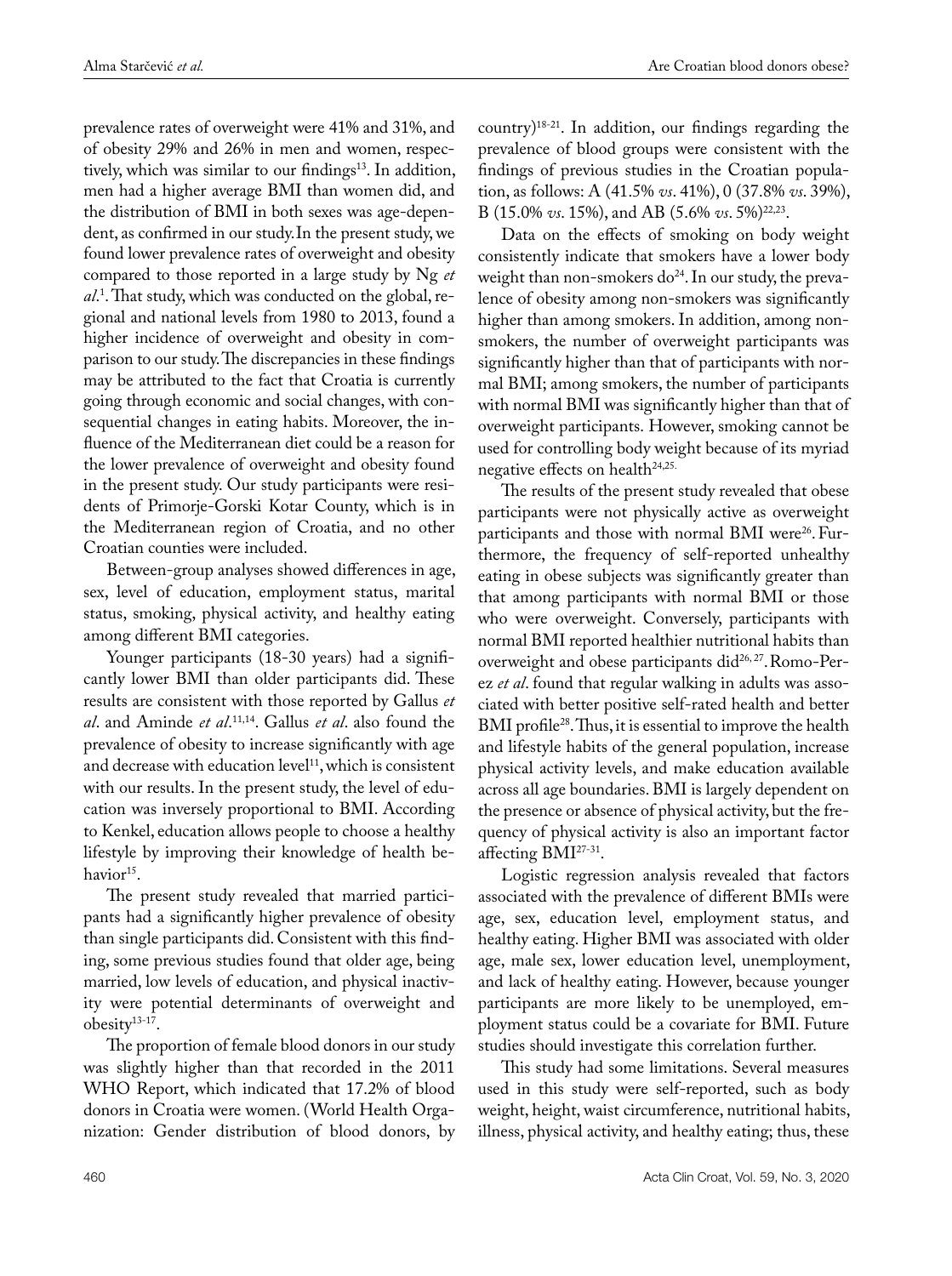data were subject to recall bias, and validity and reliability issues. Moreover, the questionnaire included year of birth and age instead of the exact date of birth. Despite these limitations, the primary strength of this study was that it included data from a very large sample of blood donors. This made it possible to analyze differences and correlations between subgroups, and to achieve statistically reliable data. Future studies should investigate individuals from all Croatian counties, and include eating and dietary habits, as well as socioeconomic status indicators such as income. The results of this study reveal high-risk target groups that need to be additionally educated in order to prevent overweight and obesity, to raise awareness of healthy eating, and to emphasize the relationship between higher BMI and diseases, especially cardiovascular and endocrine diseases.

## **Conclusion**

To our knowledge, this is the first study to investigate the prevalence of BMI in a healthy Croatian population; our results confirm the findings of studies conducted in other European countries. The higher prevalence of overweight or obesity in men than in women is consistent with earlier findings in Europe, indicating the need of change and development of strategies to reduce obesity and promote healthier eating habits and regular physical activity. Our results evidence the importance of education and increased awareness of healthy nutrition habits in high-risk target groups, i.e. men and older adults with lower education levels.

#### *Acknowledgment*

We are grateful to the study participants for their cooperation and participation.

## **References**

- 1. Ng M, Fleming T, Robinson M, Thomson B, Graetz N, Margono C, *et al*. Global, regional and national prevalence of overweight and obesity in children and adults 1980-2013: a systematic analysis*.* Lancet. 2014;384(9945):766-81, http://dx.doi. org/ 10.1016/S0140-6736(14)60460-8
- 2. World Health Organization. Global health risks: mortality and burden of disease attributable to selected major risks. Geneva: World Health Organization; 2009. Available at: http://www.

who.int/healthinfo/global\_burden\_disease/global\_health\_risks/ en/.Accessed Dec 11, 2016.

- 3. World Health Organization. Obesity and overweight. Available at: [http://www.who.int/mediacentre/factsheets/fs311/en/.](http://www.who.int/mediacentre/factsheets/fs311/en/) Accessed Dec12, 2016.
- 4. Brown A, Siahpush M. Risk factors for overweight and obesity: results from the 2001 National Health Survey. Public Health. 2007;121:603-13, http://dx.doi.org/[10.1016/j.puhe.2007.01.008](https://doi.org/10.1016/j.puhe.2007.01.008)
- 5. Molarius A. The contribution of lifestyle factors to socioeconomic differences in obesity in men and women – a population-based study in Sweden. Eur J Epidemiol. 2003;18:227-34, http://dx.doi.org/10.1023/A:1023376012627
- 6. Tomić M, Fočić N, Marijanović B, Topličanec J. Croatian students' habits in fast food consumption. Agronomski glasnik. 2012;5-6. (in Croatian)
- 7. de Munter JS, Tynelius P, Magnusson C, Rasmussen F. Longitudinal analysis of lifestyle habits in relation to body mass index, onset of overweight and obesity: results from a large population-based cohort in Sweden. Scand J Public Health. 2015; 43:236-45, http://dx.doi.org/10.1177/1403494815569865
- 8. Owen N, Sparling PB, Healy GN, Dunstan DW, Matthews CE. Sedentary behavior: emerging evidence for a new health risk. Mayo Clin Proc. 2010;85:1138-41, http://dx.doi.org/ 10.4065/mcp.2010.0444
- 9. Darmon N, Drewnowski A. Does social class predict diet quality? Am J Clin Nutr. 2008;87:1107-17, [http://dx.doi.org/](http://dx.doi.org/10.1093/ajcn/87.5.1107) [10.1093/ajcn/87.5.1107](http://dx.doi.org/10.1093/ajcn/87.5.1107)
- 10. Burgdorf KS, Simonsen J, Sundby A, Rostgaard K, Pedersen OB, Sørensen E, *et al*. Socio-demographic characteristics of Danish blood donors. PLoS One. 2017;12:e0169112, http:// dx.doi.org/10.1371/journal.pone.0169112
- 11. Gallus S, Lugo A, Murisic B, Bosetti C, Boffetta P, La Vecchia C. Overweight and obesity in 16 European countries. Eur J Nutr. 2015;54:679-89, http://dx.doi.org/ 10.1007/s00394- 014-0746-4
- 12. Centers for Disease Control and Prevention [Adult BMI calculator]. Available at: [https://www.cdc.gov/healthyweight/as](https://www.cdc.gov/healthyweight/assessing/bmi/adult_bmi/english_bmi_calculator/bmi_calculator.html)[sessing/bmi/adult\\_bmi/english\\_bmi\\_calculator/bmi\\_calcula](https://www.cdc.gov/healthyweight/assessing/bmi/adult_bmi/english_bmi_calculator/bmi_calculator.html)[tor.html](https://www.cdc.gov/healthyweight/assessing/bmi/adult_bmi/english_bmi_calculator/bmi_calculator.html). Accessed Dec 30, 2016.
- 13. Murphy EL, Schlumpf K, Wright DJ, Cable R, Roback J, Sacher R, *et al*. BMI and obesity in US blood donors: a potential public health role for the blood centre*.* Public Health Nutr. 2012;15: 964-71, http://dx.doi.org/10.1017/S1368980011003405
- 14. Aminde NL, Atem AJ, Kengne PA, Dzudie A, Veerman L. Body mass index-measured adiposity and population attributability of associated factors: a population-based study from Buea, Cameroon. BMC Obesity. 2017;4:1, http://dx.doi.org/ 10.1186/s40608-016-0139-8
- 15. Kenkel D. Health behavior, health knowledge, and schooling. J Polit Econ. 1991;99:287-305.
- 16. Najafipour H, Yousefzadeh G, Forood A, Karamouzian M, Shadkam M, Mirzazadeh A. Overweight and obesity prevalence and its predictors in a general population: a communitybased study in Kerman, Iran (Kerman coronary artery disease